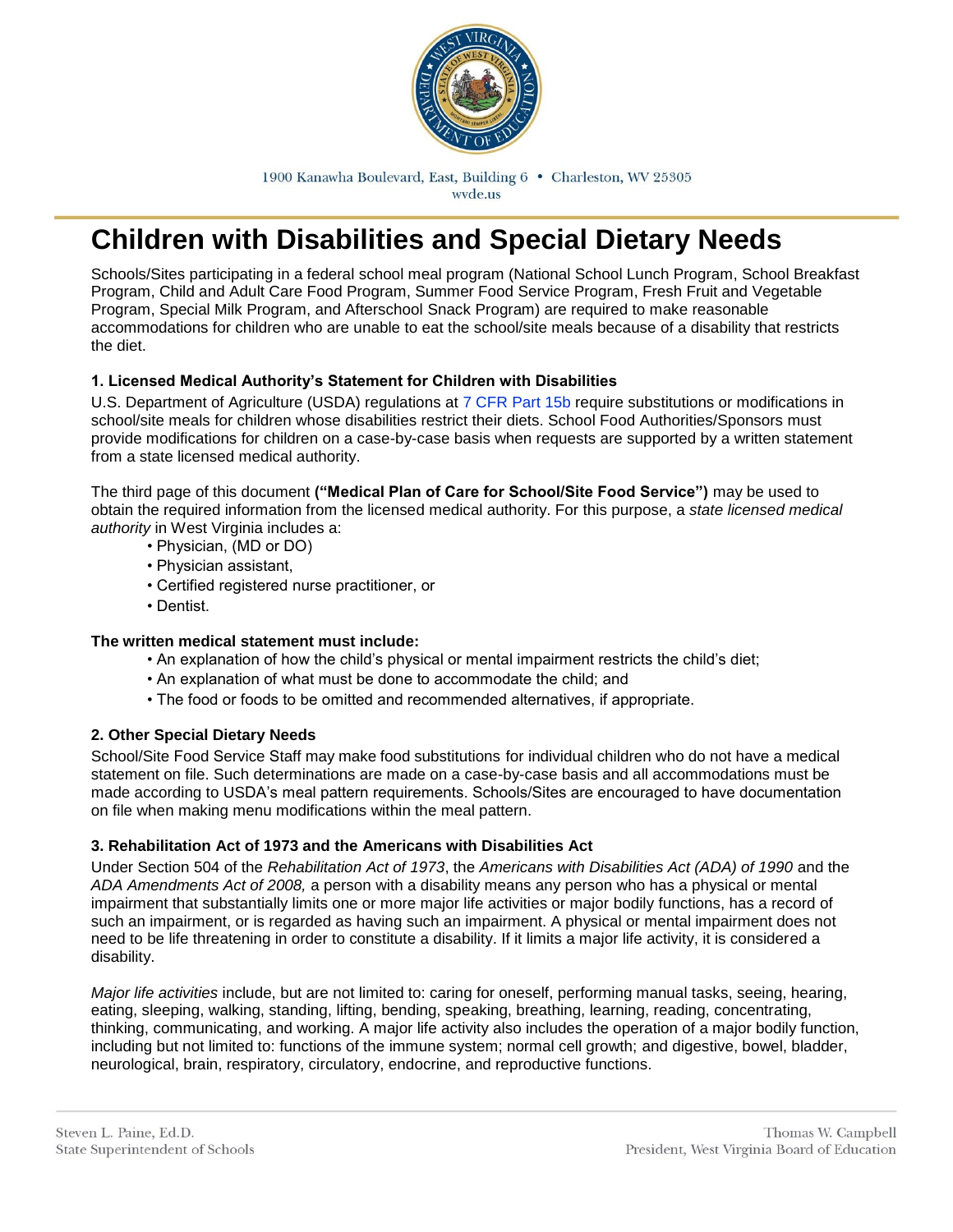#### **Page 2**

#### **4. Individuals with Disabilities Education Act**

A child with a disability under Part B of the *Individuals with Disabilities Education Act* (IDEA) is described as a child evaluated in accordance with IDEA as having one or more of the recognized thirteen disability categories and who, by reason thereof, needs special education and related services. The Individualized Education Program (IEP) is a written statement for a child with a disability that is developed, reviewed, and revised in accordance with the IDEA and its implementing regulations. When nutrition services are required under a child's IEP, school officials need to ensure that food service staff is involved early in decisions regarding special meals.

#### **Nutrition Program Contact**

For more information about requesting accommodations to meals and the meal service for children with disabilities in Monongalia County Schools, please contact: Karen Ghiardi, MBA, RD, LD, Director of Child Nutrition at 304-291-9210 ext. 1538 or your School Nurse.

#### **USDA Nondiscrimination Statement**

In accordance with Federal civil rights law and U.S. Department of Agriculture (USDA) civil rights regulations and policies, the USDA, its Agencies, offices, and employees, and institutions participating in or administering USDA programs are prohibited from discriminating based on race, color, national origin, sex, disability, age, or reprisal or retaliation for prior civil rights activity in any program or activity conducted or funded by USDA.

Persons with disabilities who require alternative means of communication for program information (e.g. Braille, large print, audiotape, American Sign Language, etc.), should contact the Agency (State or local) where they applied for benefits. Individuals who are deaf, hard of hearing or have speech disabilities may contact USDA through the Federal Relay Service at (800) 877-8339. Additionally, program information may be made available in languages other than English.

To file a program complaint of discrimination, complete the USDA Program Discrimination Complaint Form, (AD-3027) found online at: http://www.ascr.usda.gov/complaint\_filing\_cust.html, and at any USDA office, or write a letter addressed to USDA and provide in the letter all of the information requested in the form. To request a copy of the complaint form, call (866) 632-9992. Submit your completed form or letter to USDA by:

- 1. (mail: U.S. Department of Agriculture Office of the Assistant Secretary for Civil Rights 1400 Independence Avenue, SW Washington, D.C. 20250-9410;
- 2. fax: (202) 690-7442; or
- 3. email: program.intake@usda.gov.

This institution is an equal opportunity provider.